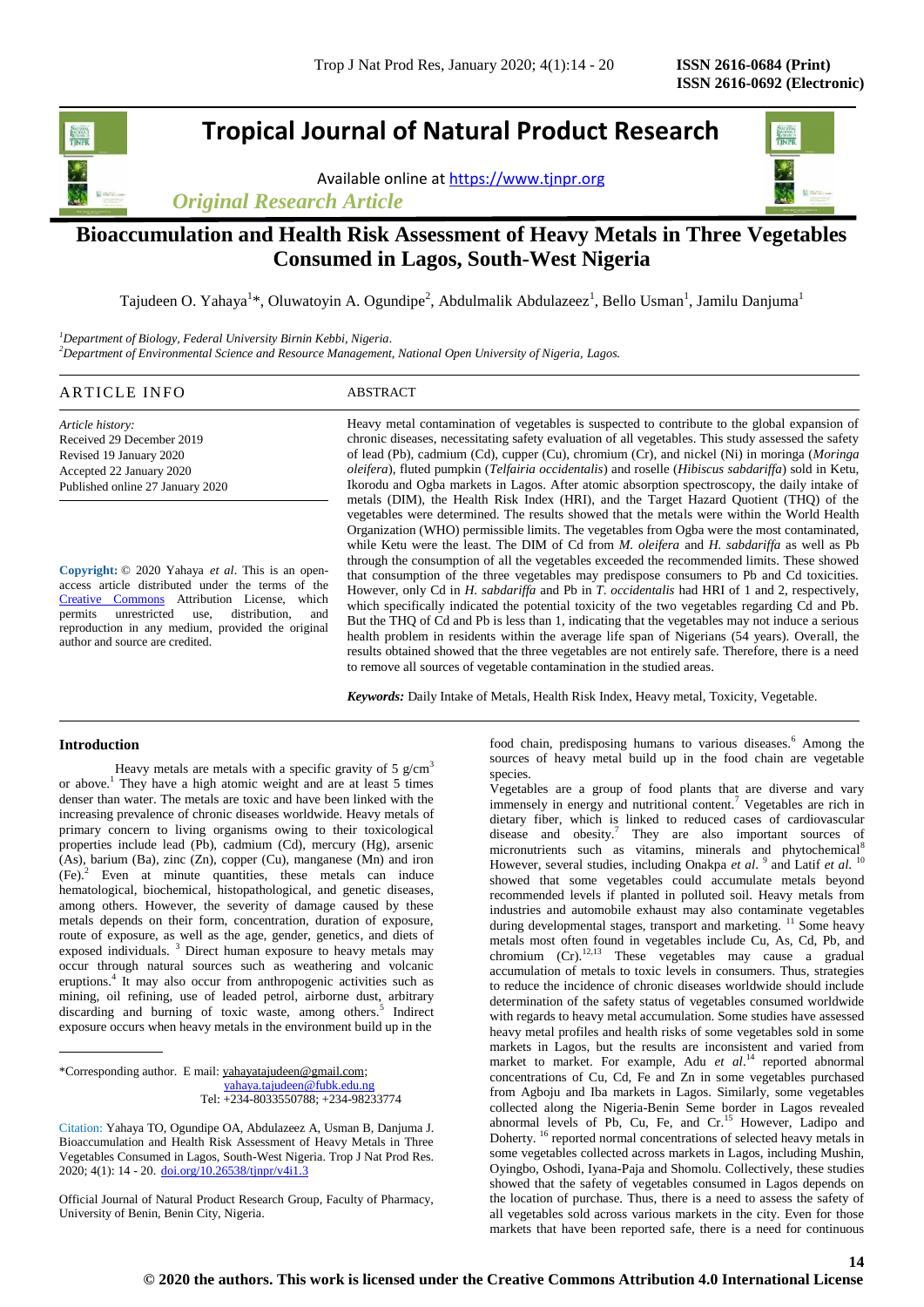assessment because the ecosystem is dynamic and so also pollution. To the best of our knowledge, heavy metal profiles and health risk assessment of vegetables sold in Ogba, Ketu and Ikorodu in Lagos have not been evaluated. Therefore, this study was initiated to evaluate the levels and health risks of Cu, Pb, Cd, Cr and nickel (Ni) in moringa (*Moringa oleifera*), fluted pumpkin (*Telfairia occidentalis*) and roselle (*Hibiscus sabdariffa*) consumed in Lagos, Nigeria.

# **Materials and Methods**

### *Description of the Study Site*

This study was carried out in Lagos metropolis, Southwestern Nigeria. Lagos is the former capital of Nigeria, on latitude 6° 27' 55.5192'' N and longitude 3° 24' 23.2128'' E (Figure 1). Lagos is a major commercial hub in Africa and its economy would rank fifth largest if compared to countries in the continent. <sup>17</sup> According to Lagos State Government, Lagos is the most densely populated city in Nigeria. However, the Federal Government of Nigeria through a population census conducted in 2006 disputed this claim and ranked the city behind Kano. Lagos State shares boundaries with Ogun State in the north and east as well as the Republic of Benin in the west and the Atlantic Ocean in the south. The vegetation of the state is tropic with a short dry season between December and February and a long rainy season between March and November.

Ikorodu, one of the selected sites, is the headquarters of Ikorodu Local Government in the north-east of Lagos State. The town is steadily growing and is home to some heavily polluting industries such as textile and steel companies. Ketu, another study site, is in the Kosofe Local Government Area of the state. It is cosmopolitan and hosts the largest fruit and vegetable market in the state. Ogba, the third selected site, is densely populated and located in Ikeja Local Government Area. It is in the heart of Lagos and has a popular Sunday market patronized by people from all over Lagos. The traffic in the area is very heavy and is also home to some industries and shopping malls.



**Figure 1:** Maps of Nigeria and Lagos Showing the Study Areas

#### *Collection and Preparation of Vegetable Samples*

Ten (10) samples of each vegetable, *Moringa oleifera*, *Telfairia occidentalis* and *Hibiscus sabdariffa*, were purchased every other week between August and October 2019 from different markets in Ketu, Ikorudu and Ogba. In all, a total of 50 samples were collected for each vegetable in the various markets. The vegetables were carried to the laboratory in pre-washed polyethylene bags. The edible parts, including the leaves and young stems, were washed gently to remove impurities and subsequently sun dried for 14 days. <sup>18</sup> The dried

materials were thereafter milled into a fine powder, labeled accordingly and kept in a desiccator for further analysis.

#### *Heavy metal Analysis*

One (1) g powder of each vegetable was transferred into a pre-washed 100 mL beaker containing analytical grade 25 mL aqua-regia and 5 mL 30% H2O2. <sup>19</sup> The mixture was digested at 80°C until a homogenous solution was obtained. The solution was allowed to cool, after which it was filtered and diluted to 50 mL with deionised water.<sup>20</sup> The filtrate was then subjected to atomic absorption spectroscopy using a spectrophotometer (UNICAM Model 969) to determine its levels of copper (Cu), lead (Pb), cadmium (Cd), chromium (Cr) and nickel (Ni).

# *Quality Control*

Background contamination of the samples was checked to ensure accuracy of data. Blank samples were analyzed after five samples and all analyses were replicated six times. Precision and accuracy of analysed metals were checked against standard reference material for every heavy metal.

#### *Health Risk Evaluation*

The health risks of daily exposure to the selected heavy metals in the vegetables were determined by calculating daily intake of the metals (DIM), <sup>21</sup> as well as the health risk index  $(HRI)^{22}$  and the target hazard quotient (THQ). $^{23, 24}$ 

The DIM can be described as the concentrations of the metal lodged into the body based on the weight of the consumer and is calculated by the formula below:

$$
\frac{DIM=CHM \times CF \times DIV}{ABV}
$$

Where CHM is the concentrations of heavy metals in the vegetables (mg/kg), CF is the conversion factor, DIV is the daily intake of vegetables, and ABW is the average body weight of the consumers. The CF of 0.085 was used to convert the fresh vegetable weight to dry weight, <sup>25</sup> while 98 g per person per day and 65 kg body weight were considered for the DIV and ABW respectively.<sup>26</sup>

$$
\frac{\text{HRI} = \text{DIM}}{\text{RFD}}
$$

Where RFD is the oral reference dose. According to USEPA, <sup>27</sup> RFD for Pb, Cd, Cu, Cr and Ni are 0.0035, 0.001, 0.040, 1.5 and 0.020 mg/kg/day, respectively. A HRI value greater than 1 was considered not safe.

$$
THQ = EF \times ED \times DIV \times CHM \times 10^3
$$
  
RFD x ABW x TA

Where EF is the exposure frequency (350 days/year), ED is the exposure duration in which 54 years was considered the average life span of Nigerian, <sup>26</sup> and TA is the average exposure time for noncarcinogens (ED x 365 days/year). THQ is the estimate of exposure to a pollutant and level at which no negative effects are expected. It is an estimate of the non-carcinogenic risk level of exposure to a single pollutant, and a THQ value greater than 1 is considered toxic.<sup>2</sup>

#### *Statistical Analysis*

Descriptive statistics were used to summarize data collected from sampling sites as mean  $\pm$  standard errors (SE). The graphs were drawn using Minitab software, version 7.0.

## **Results and Discussion**

*Levels of Selected Heavy Metals in the Vegetable Species* Tables 1-3 show the levels of Cu, Cd, Ni, Pb, and Cr in the three vegetable species purchased from the markets in the studied areas.

**15**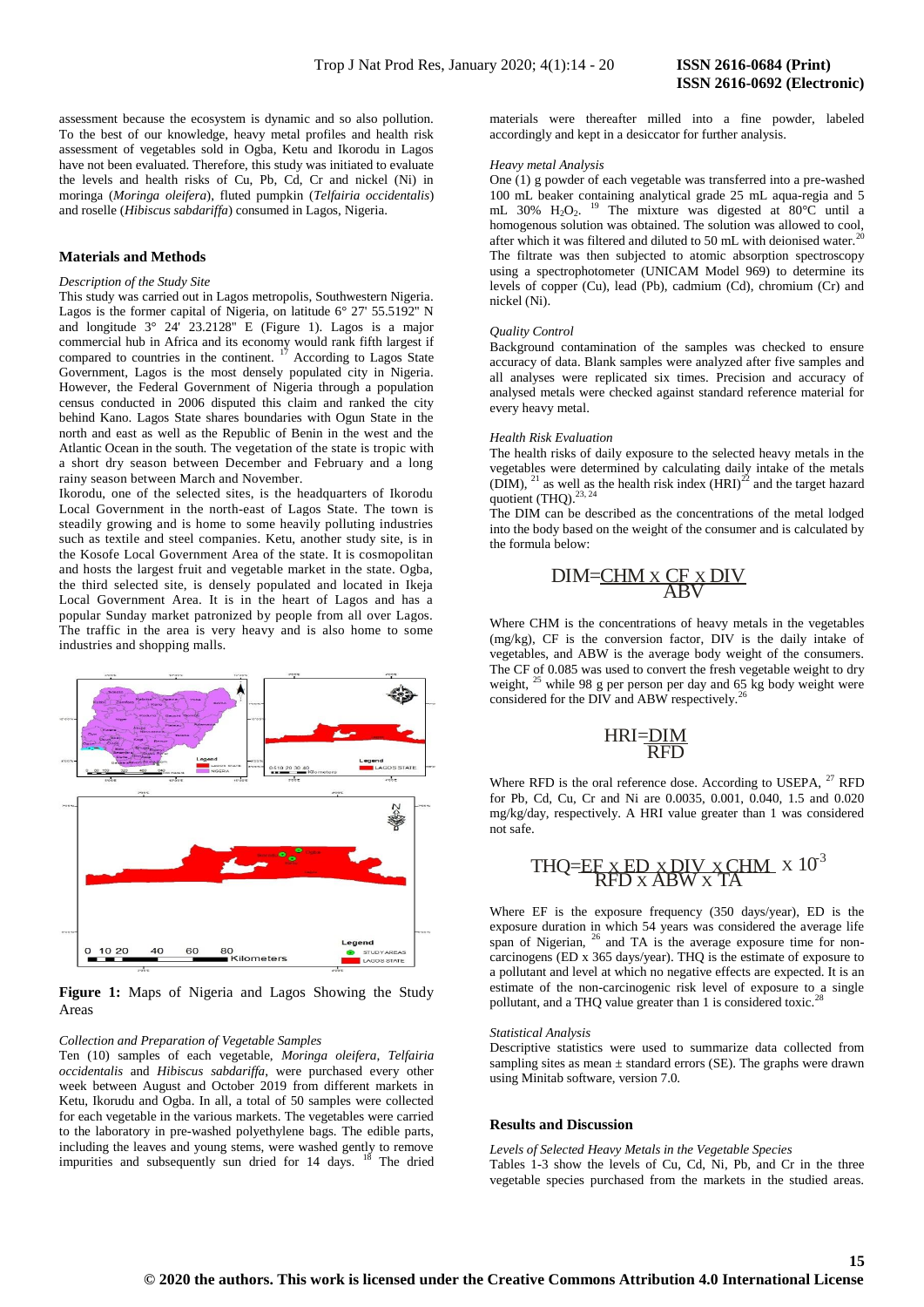**16**

Except for Cd which was absent in the *T. occidentalis* samples, the metals were recorded at permissible limits in the three vegetable species across the markets. These results agree with Ladipo and Doherty <sup>16</sup> who detected permissible levels of Cd and Zinc (Zn) in *T*. *occidentalis* collected in some markets in Lagos. Adu *et al.* <sup>14</sup> also found traces of some heavy metals, including Pb, Cd, Cu, and Cr in some vegetables consumed in Lagos. However, the results contradict Atayese *et al*. <sup>29</sup> who reported abnormal concentrations of Pb and Cd in Amaranthus purchased along two major highways in Lagos. Abnormal concentrations of Pb in some fruits collected from markets in Ketu and Ikorodu were also reported by Ogunkunle *et al*. <sup>30</sup> Though the results of the current study suggest the vegetables may pose no risk to consumers regarding the evaluated metals, in a strict term, there are no safe levels for most heavy metals. Heavy metals may accumulate gradually to toxic levels in biological systems. As such, consumers, farmers, and marketers in the areas should ensure that all sources of heavy metal exposures are removed. One important route of heavy metal contamination is the use of wastewater for irrigation. Some other important sources of heavy metals in vegetables are their growth media, including soil, air, and nutrient solutions. <sup>31</sup> Heavy metal contaminations of vegetables can also occur through atmospheric pollution in the form of metal containing aerosols.<sup>32</sup> Vegetable grown in industrial areas and along roadsides may also be contaminated with heavy metals.

Figures 1-3 compared the three studied areas based on the concentrations of the heavy metals in each vegetable species. Figure 1 shows *M. oleifera* from Ketu had the highest concentrations of Pb, while Cd, Ni, and Cr were highest in *M. oleifera* from Ogba. *M. oleifera* from Ikorodu had the highest concentrations of Cu. These show that *M. oleifera* from Ogba were more contaminated than other markets. In Figure 2, *T. occidentalis* from Ikorodu had the highest concentrations

of Cu, Ni, Pb and Cr, making *T. occidentalis* from the area the most contaminated among the three studied areas. Figure 3 reveals that *H. sabdariffa* from Ikorodu had the highest concentrations of Cu, while

Cd, Ni, Pb, and Cr were highest in *H. sabdariffa* from Ogba, making Ogba samples the most contaminated. These observations show that the vegetable species from Ogba were more contaminated than others, while Ketu were the least. This is understandable because Ogba is more cosmopolitan with more traffics and small-scale industries than other studied areas. This suggests that transportation and marketing could be the major entry points of heavy metals. One would have expected the vegetables from Ikorodu to be more contaminated than others because the town has more big companies. This could mean that the vegetables in Ikorodu markets are grown far away from the town or companies.

### *Health Risk Assessment of Daily Consumption of the Vegetables*

The daily intake of the metals by residents of Ogba, Ikorodu, and Ketu in Lagos via the consumption of the vegetables is presented in Table 4. The daily intake of Cd through the consumption of *M. oleifera* and *H. sabdariffa* exceeded the recommended limits and so did the daily intake of Pb through the consumption of all the vegetable samples. Other variables were within the recommended limits. These show that consumption of the vegetables may predispose consumers to Pb and Cd toxicities. However, Table 5 reveals that only Cd in *H*. *sabdariffa* and Pb in *T*. *occidentalis* had HRI of 1 and 2, respectively, suggesting that the two vegetables might pose a health threat. Lead toxicity can affect every organ and enzyme system, particularly in children.<sup>34, 35</sup> Cadmium poisoning can also cause multi-organ damage and death.<sup>36,</sup>  $37$  However, the THQ of all the metals through the consumption of the vegetable species are less than1. This indicates that all the vegetables may not induce a serious health problem in residents of the areas aged 54 or less (average life span of Nigerians). But in reality, many Nigerians live far above 54 years, and this subgroup might be at an increased risk.

| Table 1: Levels of the Selected Heavy metals (mg/kg) in the Vegetables Purchased from Ketu Markets |  |
|----------------------------------------------------------------------------------------------------|--|
|----------------------------------------------------------------------------------------------------|--|

| <b>Vegetable</b>       | Cu                                        | Cd                 | Ni                | Pb.              | Сr                 |
|------------------------|-------------------------------------------|--------------------|-------------------|------------------|--------------------|
| M. oleifera            | $0.414 \pm 0.001$                         | $0.002 \pm 0.000$  | $0.004 \pm 0.000$ | $0.063 + 0.0003$ | $0.023 \pm 0.0003$ |
|                        | <i>T. occidentalis</i> $0.218 \pm 0.0003$ | $ND^a$             | $0.005 \pm 0.000$ | $0.032 + 0.0003$ | $0.019 \pm 0.0003$ |
| H. sabdariffa          | $0.336 \pm 0.0003$                        | $0.003 \pm 0.0003$ | $0.002 \pm 0.000$ | $0.032 + 0.0003$ | $0.169 \pm 0.0003$ |
| Standard <sup>33</sup> | 40                                        | 0.1                | 5.0               | 0.3              | 2.30               |

Values were expressed as Mean  $\pm$  SE; a = Not Detected; 33 = World Health Organization

| Table 2: Levels of the Selected Heavy metals (mg/kg) in the Vegetables Purchased from Ikorodu Markets |  |  |  |
|-------------------------------------------------------------------------------------------------------|--|--|--|
|-------------------------------------------------------------------------------------------------------|--|--|--|

| Vegetable        | <b>Cu</b>          | Cd                                   | Ni                | Ph                 | Cr                 |
|------------------|--------------------|--------------------------------------|-------------------|--------------------|--------------------|
| M. oleifera      | $0.443 \pm 0.0007$ | $0.002 \pm 0.000$                    | $0.002 \pm 0.000$ | $0.028 + 0.0003$   | $0.032 \pm 0.0006$ |
| T.occidentalis   | $0.222 \pm 0.0007$ | $ND^a$                               | $0.008 \pm 0.000$ | $0.036 \pm 0.0007$ | $0.020 \pm 0.0003$ |
| H. sabdariffa    | $0.43 \pm 0.0003$  | $0.002 \pm 0.0003$ $0.003 \pm 0.000$ |                   | $0.013 + 0.0003$   | $0.232 \pm 0.0003$ |
| Recommended $33$ | 40                 | 0.1                                  | 5.0               | 0.3                | 2.30               |

Values were expressed as Mean  $\pm$  SE; a = Not Detected; 33 = World Health Organization

**Table 3:** Levels of Selected Heavy metals (mg/kg) in the Vegetables Purchased from Ogba Markets

| Vegetable                 | Cu                                                      | Cd     | Ni                | Ph                 | Cr.                |
|---------------------------|---------------------------------------------------------|--------|-------------------|--------------------|--------------------|
| M .oleifera               | $0.398 \pm 0.0005$ $0.003 \pm 0.000$                    |        | $0.005 \pm 0.000$ | $0.016 \pm 0.0003$ | $0.033 \pm 0.0003$ |
|                           | <i>T. occidentalis</i> $0.202 \pm 0.0007$               | $ND^a$ | $0.006 \pm 0.000$ | $0.033 + 0.0003$   | $0.016 \pm 0.0003$ |
| H. sabdariffa             | $0.177 \pm 0.0003$ $0.012 \pm 0.0003$ $0.011 \pm 0.000$ |        |                   | $0.039 \pm 0.0003$ | $0.271 \pm 0.0003$ |
| Recommended <sup>33</sup> | 40                                                      | 0.1    | 5.0               | 0.3                | 2.30               |

Values were expressed as Mean  $\pm$  SE; a = Not Detected; 33 = World Health Organization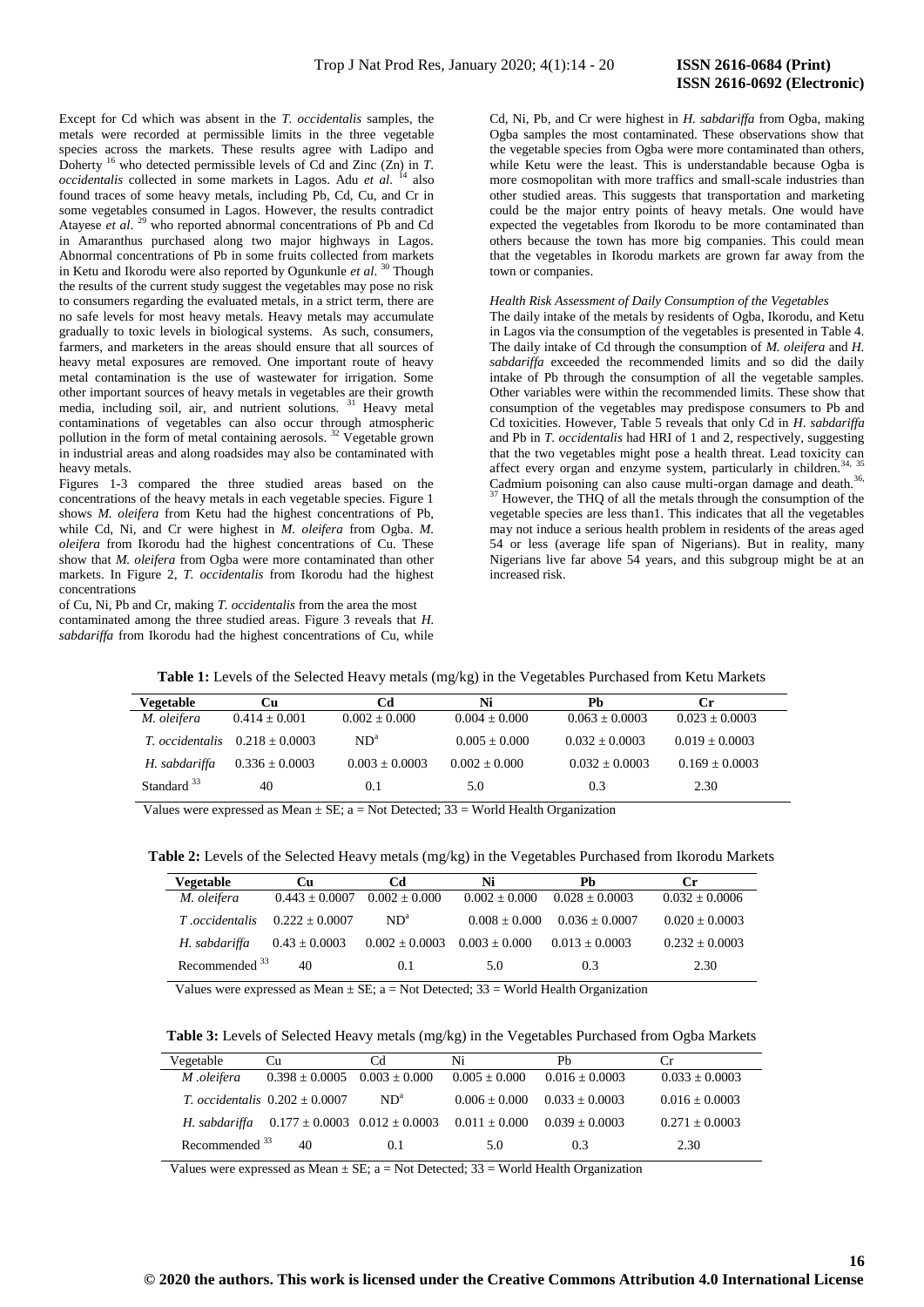

**Figure 1:** Concentrations (mg/kg) of Heavy Metals in *M. oleifera* from Ketu, Ikorodu and Ogba Markets.



**Figure 2:** Concentrations (mg/kg) of Heavy Metals in *T. occidentalis* from Ketu, Ikorodu and Ogba Markets.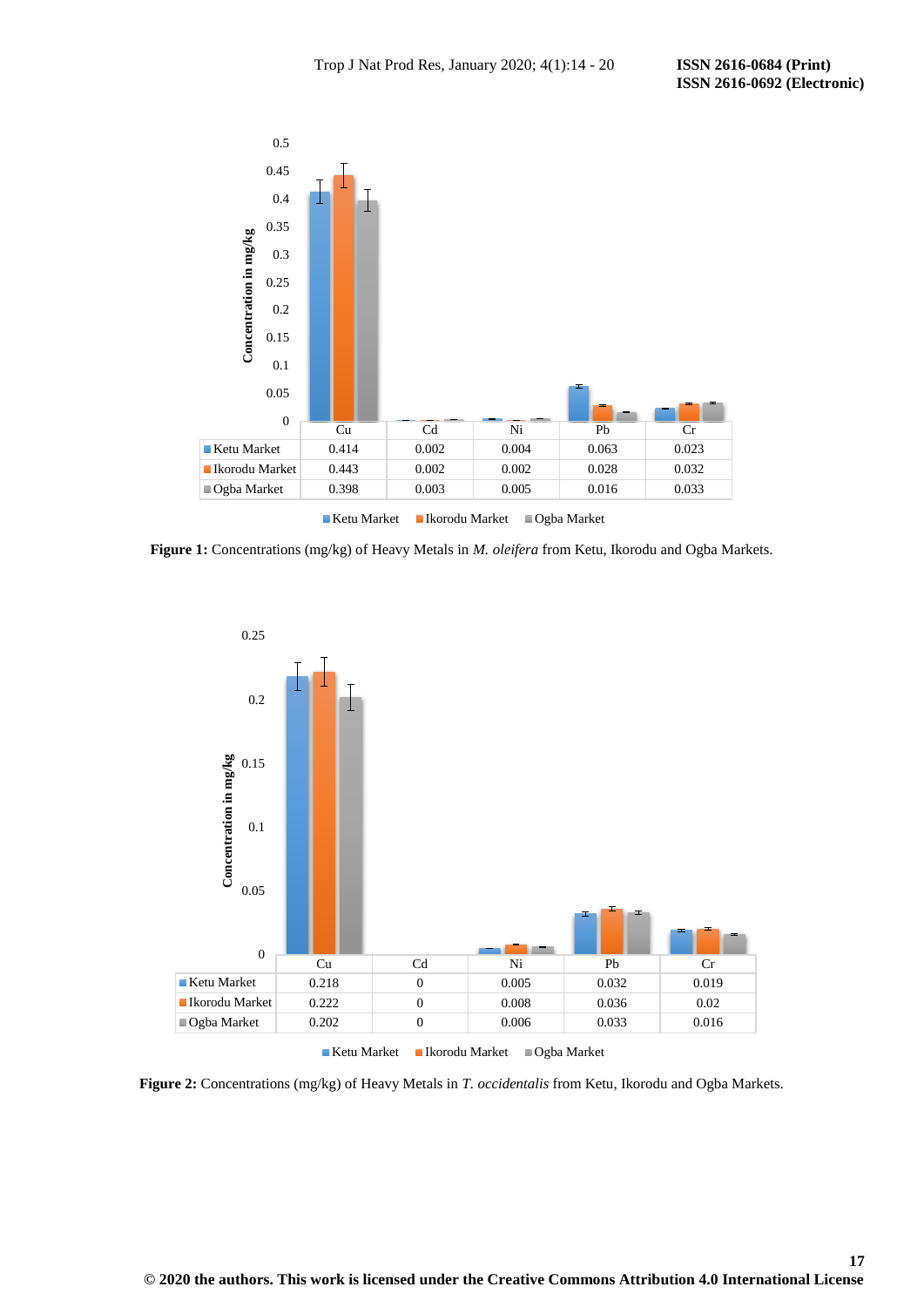

 **Figure 3:** Concentrations (mg/kg) of Heavy Metals in *H. sabdariffa* from Ketu, Ikorodu and Ogba Markets.

**Table 4:** Daily Intake Rate (mg person-1 day-1 ) of Heavy Metals in *M. oleifera*, *T. occidentalis* and *H. sabdariffa* in Ketu, Ikorodu, and

|                  |       | Ogba, Lagos |       |       |       |  |
|------------------|-------|-------------|-------|-------|-------|--|
| Vegetable        | Cu    | Cd          | Ni    | Pb    | Сr    |  |
| M. oleifera      | 0.418 | 0.002       | 0.004 | 0.036 | 0.029 |  |
| T. occidentalis  | 0.214 | 0.000       | 0.006 | 0.079 | 0.018 |  |
| H. sabdariffa    | 0.315 | 0.006       | 0.005 | 0.028 | 0.201 |  |
| Recommended $38$ | 0.900 | 0.000       | 0.500 | 0.000 | ۰     |  |

**Table 5:** Health Risk Index (HRI) and Target Hazard Quotient (THQ) of the Heavy Metals in *M. oleifera*, *T. occidentalis* and *H. sabdariffa* in Ketu, Ikorodu, and Ogba, Lagos

| Vegetable                  | Cu   |       | Cd                             |                 | Ni   |                     | Ph   |            | Сr    |      |
|----------------------------|------|-------|--------------------------------|-----------------|------|---------------------|------|------------|-------|------|
| <b>HRI</b>                 | тно  |       |                                | HRI THO HRI THO |      | HRI                 | THO  | <b>HRI</b> | THO   |      |
| M.oleifera                 | 0.90 |       | $0.010 \quad 0.20 \quad 0.002$ |                 | 0.02 | 0.00                | 0.86 | 0.010      | 0.001 | 0.00 |
| <i>T.occidentalis</i> 0.45 |      | 0.005 | 0.00                           | 0.00            |      | $0.05 \quad 0.0003$ | 2.00 | 0.022      | 0.001 | 0.00 |
| Hsabdariffa 0.66           |      | 0.008 | 1.00                           | 0.006           | 0.02 | 0.0002              | 0.57 | 0.008      | 0.011 | 0.00 |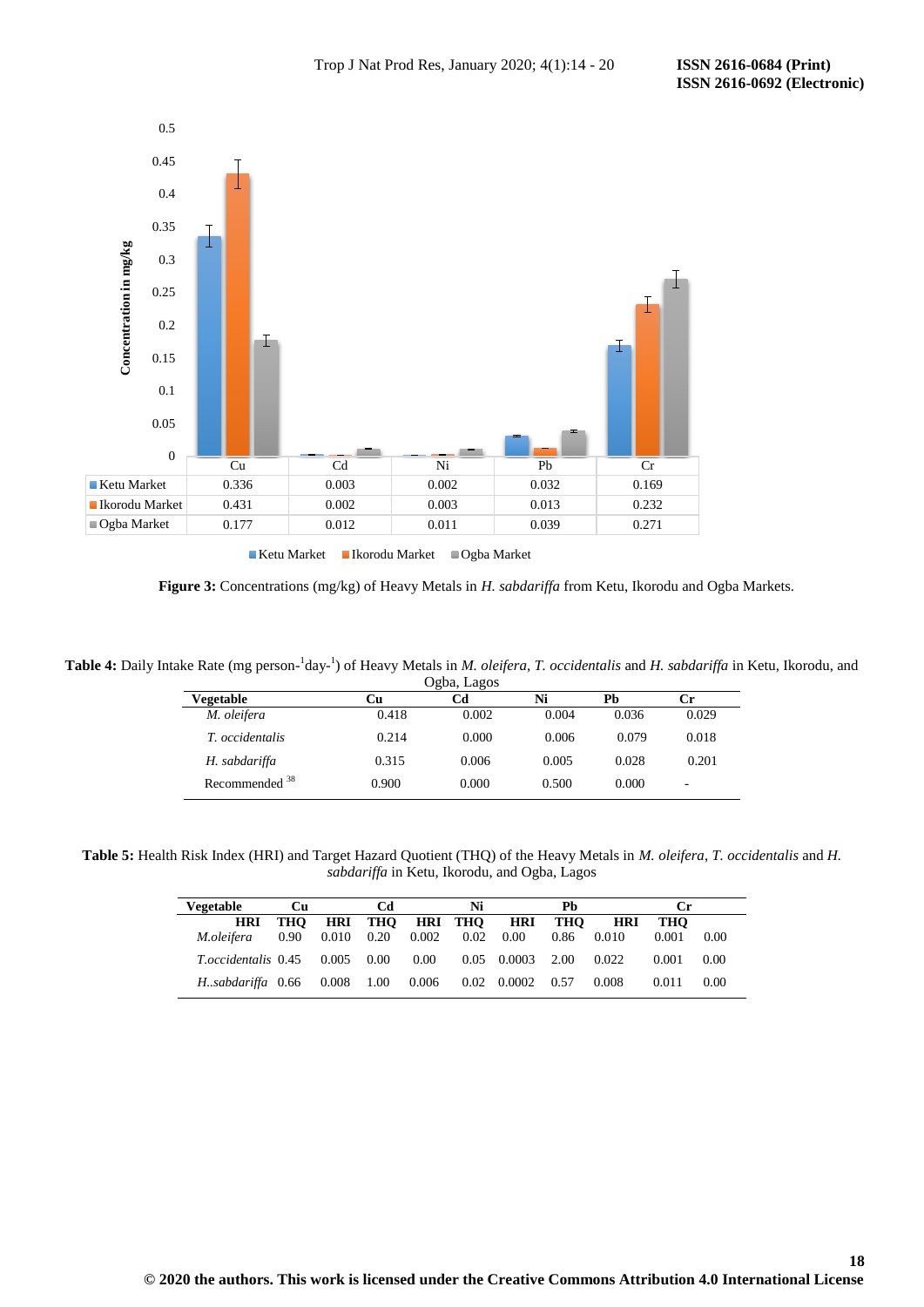### **Conclusion**

The results showed that *M. oleifera*, *T. occidentalis*, and *H. sabdariffa* sold in selected markets in Ogba, Ikorodu and Ketu in Lagos contain traces of Pb, Cu, Cd, Cr, and Ni. Health risk assessment of these metals showed that prolonged consumption of the vegetables may predispose consumers in the areas to Pb and Cd toxicity. However, the THQ of all the metals were less than 1, indicating that the metals may not induce a serious biological effect in residents aged 54 or below (the average life span of Nigeria). But practically, many Nigerians, including residents of the studied areas live above 54 years, thus this subgroup may be at an increased risk of heavy metal exposure from the vegetables. The longer a resident lives, the greater the risk. On average, the vegetables from Ogba were more contaminated than others, maybe because the area is more cosmopolitan. Though all the metals are recorded at permissible levels, in strict terms, most heavy metals have no safe doses. Thus, farmers, marketers and consumers in the city should ensure all entry points of heavy metals in the vegetables are removed. These can be achieved by reducing exposure of the vegetables to automobile exhausts, remediating the farmlands, not planting the vegetables close to roads, industries and dumpsites. Marketing of vegetables should not be done in or close to dirty environments such as mechanic workshops and battery chargers, among others. While we recommend confirmatory studies, agencies in charge of public and environmental health in the studied areas should ensure the safety of vegetables and other foods sold in the selected markets. Similar studies should be carried out periodically because ecosystem is dynamic and so does environmental pollution. Studies should also be done on metals and vegetables not evaluated in this study.

# **Conflict of interest**

The authors declare no conflict of interest.

## **Authors' Declaration**

The authors hereby declare that the work presented in this article is original and that any liability for claims relating to the content of this article will be borne by them.

# **References**

- 1. Järup L. Hazards of Heavy Metal Contamination. Br Med Bull. 2003; 68:167-179.
- 2. Ansari TM, Marr LL, Tariq N. Heavy Metals in Marine Pollution Perspective–A Mini Review. J Appl Sci. 2004; 4:1-20*.*
- 3. Tchounwou PB, Yedjou CG, Patlolla AK, Sutton DJ. Heavy metal toxicity and environment. Exp Suppl. 2012; 101:133– 164.
- 4. He ZL, Yang XE, Stoffella PJ. Trace elements in agroecosystems and impacts on the Environment. J Trace Elem Med Bio. 2005; 19 (2-3):125-40.
- 5. Anyanwu BO, Ezejiofor AN, Igweze ZN, Orisakwe OE. Heavy Metal Mixture Exposure and Effects in Developing Nations: An Update. *Toxic*. 2018; 6 (4): 65-98.
- 6. Wu X, Cobbina SJ, Mao G, Xu H, Zhang Z, Yang L. A review of toxicity and mechanisms of individual and mixtures of heavy metals in the environment. Environ Sci Pollut Res Int. 2016; 23(9):8244-8259.
- 7. Slavin JL and Lloyd B. Health benefits of fruits and vegetables. Adv Nutr (Bethesda, Md.). 2012; 3(4):506–516.
- 8. Amao I. Health Benefits of Fruits and Vegetables: Review from Sub-Saharan Africa, Vegetables - Importance of Quality Vegetables to Human Health, Md. Asaduzzaman and Toshiki Asao, IntechOpen. 2018; 3: 33-52.
- 9. Onakpa MM, Njan AA, Kalu O C. A Review of Heavy Metal Contamination of Food Crops in Nigeria. Ann Glob Health. 2018; 84 (3):488–494.
- 10. Latif A, Bila lM, Asghar W, Azeem M, Ahmad MI, Abbas A, Ahmad MZ, Shahzad T. Heavy Metal Accumulation in Vegetables and Assessment of their Potential Health Risk. J Environ An Che. 2018; 5: 234-240.
- 11. Ali MHH and Al-Qahtania KM. Assessment of some heavy metals in vegetables, cereals and fruits in Saudi Arabian markets. *Egypt J Aquat Res.* 2012; 38 (1): 31-37.
- 12. Turkdogan MK, Kilicel F, Kara K, Tuncer I. Heavy metals in soil, vegetables and fruits in the endemic upper gastrointestinal cancer region of Turkey. *Environ Toxicol Phar*. 2002; 13:175-179.
- 13. Tasrina RC, Rowshon A, Mustafizur AMR, Rafiqul I, Ali MP. Heavy Metals Contamination in Vegetables and its Growing Soil. J Environ An Ch. 2015; 2:142.
- 14. Adu AA, Aderinola OJ, Kusemiju V. Assessment of Trace Metal Levels in CommonlyEdible Vegetables from Selected Markets in Lagos State, Nigeria. Curr World Environ. 2014; 9 (3):789-796.
- 15. Osundiya MO, Ayejuyo OO, Olowu RA, Bamgboye OA, Ogunlola AO. Bioaccumulation of heavy metals in frequently consumed leafy vegetable grown along Nigeria-Benin Seme Border, West Africa. Adv Appl Sci Res. 2014; 5(1):1-7.
- 16. Ladipo MK and Doherty VF. Heavy metal levels in vegetables from selected markets in Lagos, Nigeria. Afr J Food Sci Technol. 2011; 2 (1): 018-021.
- 17. Ekundayo JMO. Out of Africa: Fashola: Reinventing Servant Leadership to Engender Nigeria's Transformation. AuthorHouse, 2013; p. 135.
- 18. Ahmed N, Singh J, Chauhan H, Gupta P, Anjum A, Kour H. Different Drying Methods: Their Applications and Recent Advances. Int J Food Nutr Saf. 2013; 4(1): 34-42.
- 19. Rodrigues FM, Rodrigues-Castellon E. Lead and cadmium levels in soil and plants near highways and their correlation with traffic density. Environ Pollut Ser. B. 1982; 4: 281-290.
- 20. Yusuf KA, Oluwole SO. Heavy Metal (Cu, Zn, Pb) Contamination of Vegetables in Urban City: A Case Study in Lagos. *Res J Environ Sci*. 2009; 3: 292-298.
- 21. Chary NS, Kamala CT, Raj DSS. Assessing risk of heavy metals from consuming food grown on sewage irrigated soils and food chain transfer. *Ecotox Environ Safe.* 2008; 69: 513–524.
- 22. Jan FA, Ishaq M, Khan S, Ihsanullah I, Ahmad I, Shakirullah M. A comparative study of human health risks via consumption of food crops grown on wastewater irrigated soil (Peshawar) and relatively clean water irrigated soil (lower Dir). *J Hazard Mater*. 2010; 179: 612–621.
- 23. Wang X, Sato T, Xing B, Tao S. Health risks of heavy metals to the general public in Tianjin, China via consumption of vegetables and fish. *Sci Total Environ.*  2005; 350: 28–37.
- 24. Storelli MM. Potential human health risks from metals (Hg, Cd, and Pb) and polychlorinated biphenyls (PCBs) via seafood consumption: Estimation of target hazard quotients (THQs) and toxic equivalents (TEQs). *Food Chem and Toxicol*. 2008; 46: 2782–2788.
- 25. Sajjad K, Robina F, Shagufta S, Mohammad A, Maria S. Health Risk Assessment of Heavy Metals for Population via Consumption of Vegetables. *World Appl Sci J*. 2009; 6**:** 1602-1606.
- 26. Oguntona T. Green Leafy Vegetables. In: Osagie, A.U. and O.U. Eka (Eds.). Nutritional Quality of Plant Foods. Post Harvest Research Unit, Department of Biochemistry,University of Benin, Benin City, Nigeria, 1998. 120-133 p.